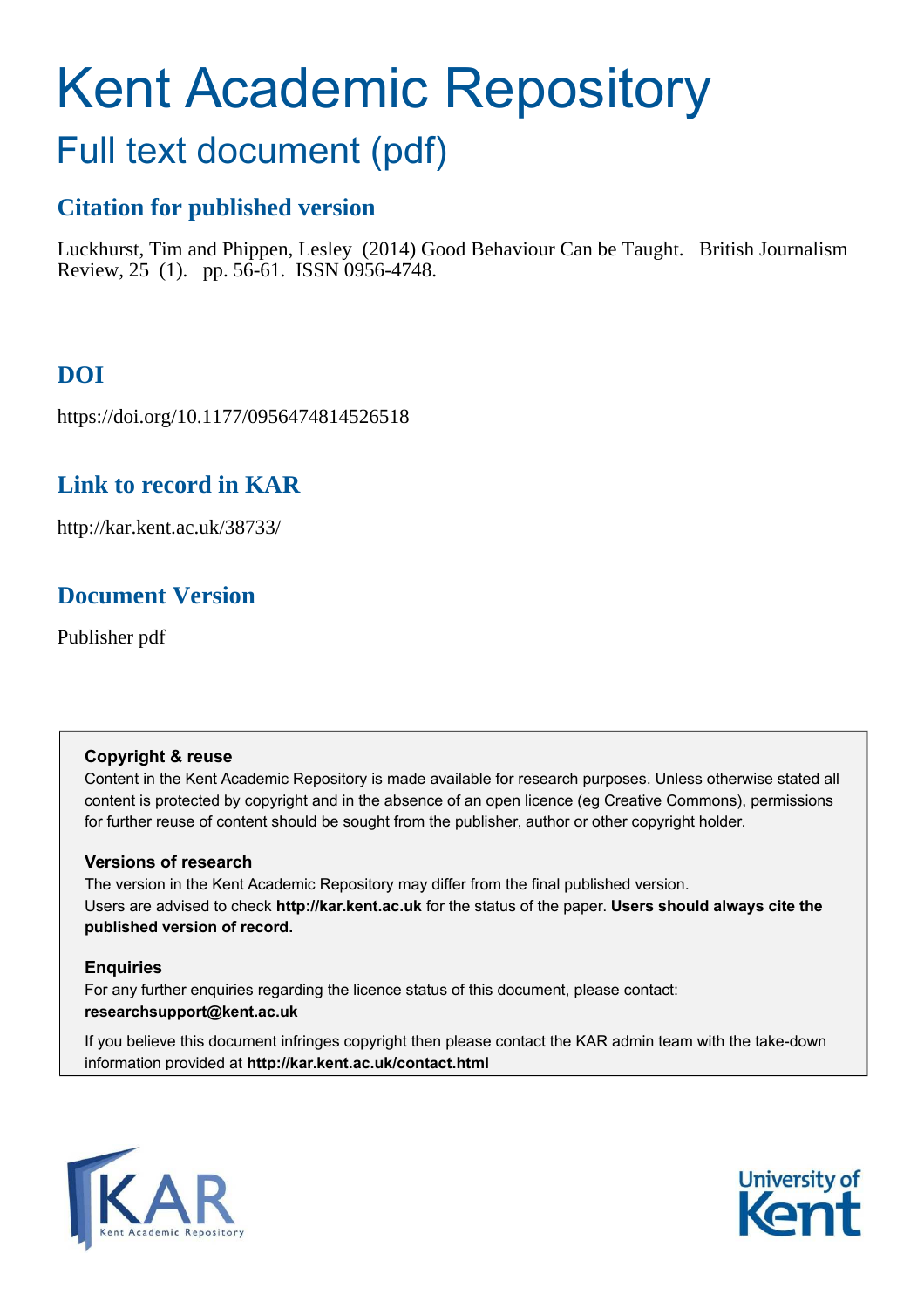# British J[ournalism Review](http://www.sagepub.com/journalsPermissions.nav)

<http://bjr.sagepub.com/>

#### **Good behaviour can be taught**

DOI: 10.1177/0[9564748145265](http://online.sagepub.com/site/sphelp/vorhelp.xhtml)18 British Journalism Review 2014 25: 56 Tim Luc[khurst and Lesley P](http://bjr.sagepub.com/content/25/1/56.full.pdf)hippen

<http://bjr.sagepub.com/content/25/1/56.citation> The online version of this article can be found at:

> Published by:<br>
> SAGE <http://www.sagepublications.com>

**Additional services and information for British Journalism Review can be found at:**

**Email Alerts:** <http://bjr.sagepub.com/cgi/alerts>

**Subscriptions:** <http://bjr.sagepub.com/subscriptions>

**Reprints:** <http://www.sagepub.com/journalsReprints.nav>

**Permissions:** <http://www.sagepub.com/journalsPermissions.nav>

>> [Version of Record -](http://bjr.sagepub.com/content/25/1/56.full.pdf) Feb 27, 2014

[What is This?](http://online.sagepub.com/site/sphelp/vorhelp.xhtml)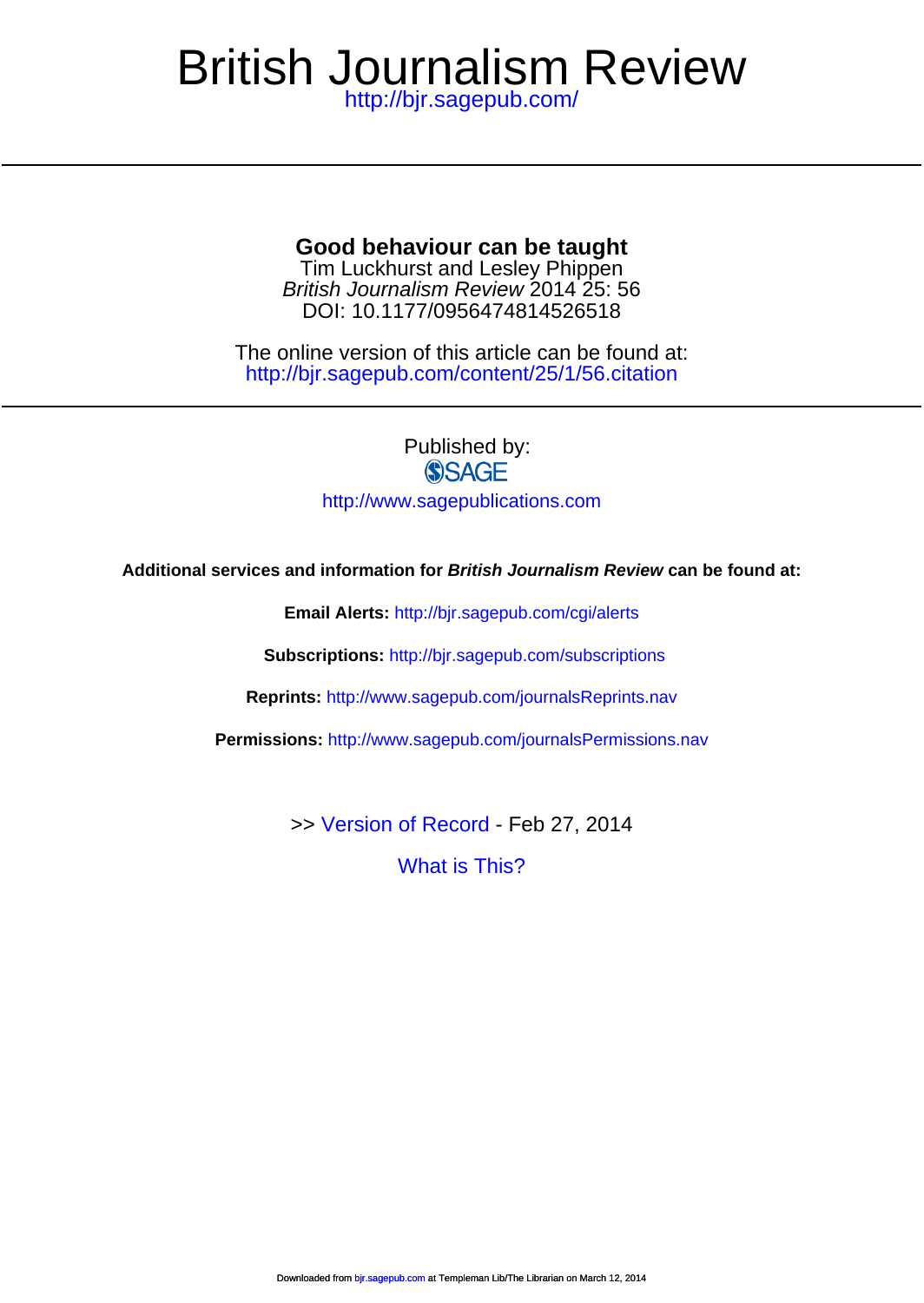# Good behaviour can be taught

# *Tim Luckhurst and Lesley Phippen*

*The first step in improving standards of journalism is to put ethics at the heart of reporting, starting with courses at our universities*

At the launch of the *BJR*, despite having winced at too much execrable reporting, Geoffrey Goodman remained convinced that the best of British journalism would triumph. That it has not owes much to the increasingly obsessive desire to erect rules and bureaucratic structures where ethical conduct alone might deliver improved journalism.

Since Aneurin Bevan urged the 1946 Labour cabinet to create a Royal Commission on the Press on the bluntly undemocratic grounds that "newspapers have created a climate of opinion unfavourable to us", ideologues have repeated with mechanical frequency the error of believing that rules, either regulatory or legal, can tame bad newspapers. It is at best naïve: just as the Homicide Act has not eliminated murder, so laws against phone hacking and harassment did not eradicate these offences. They were criminal when they were committed; virtually everything Sir Brian Leveson investigated was already either illegal or actionable under civil law.

So, controversy about whether the work of professional journalists should be regulated by rules or principles is not remotely new. Indeed, the entrenched positions are boringly familiar: supporters of a rules-based approach believe rules prevent misunderstanding and protect the innocent. Their opponents object that this promotes a mechanistic approach that places too much emphasis on obedience, too little on judgment and, worst of all, requires the involvement of the state. Small wonder, then, that Leveson's recommendations did not meet with universal approval in the newspaper industry.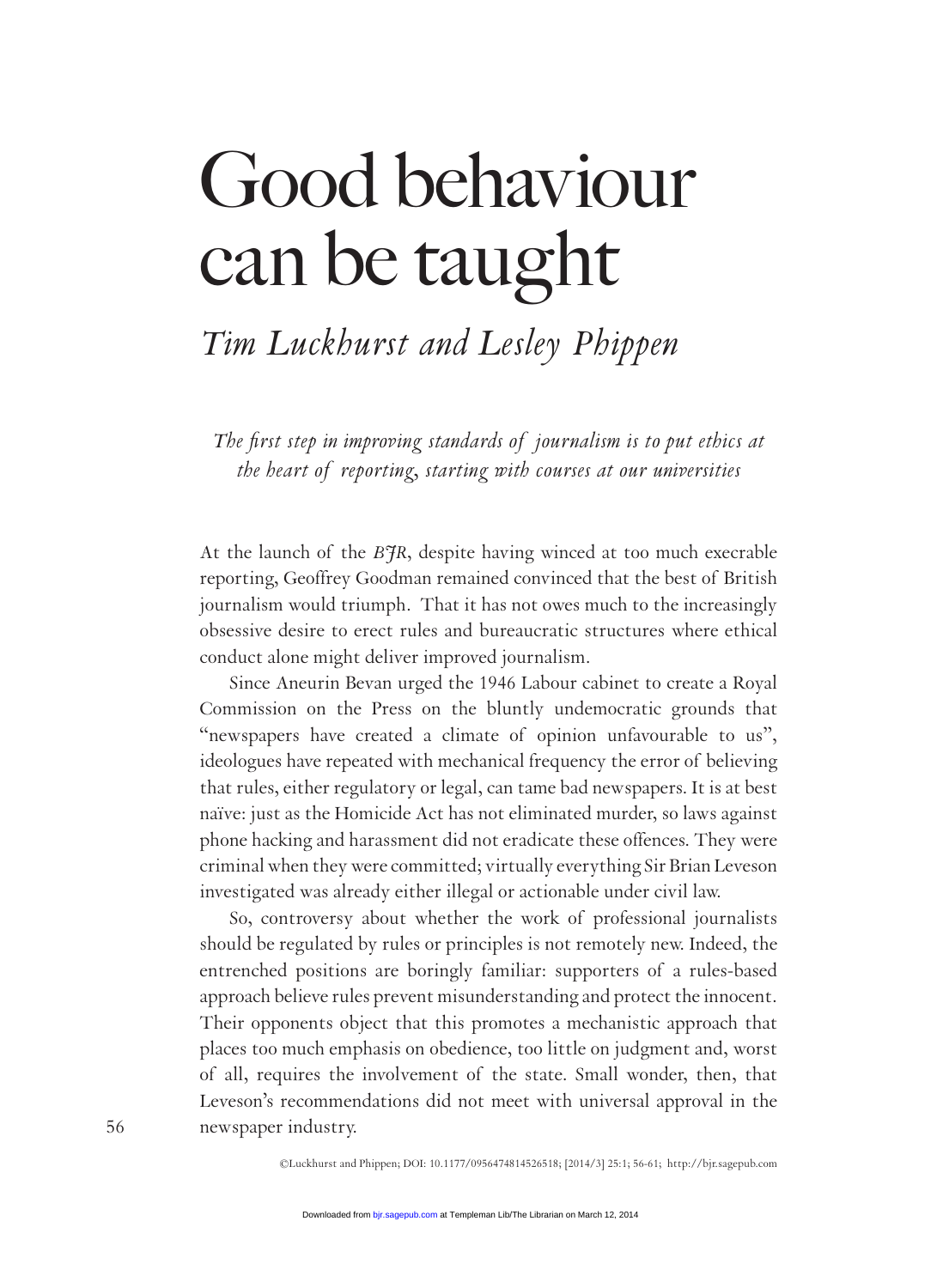Newspaper cultures that routinely generate outstanding journalism are not rules-based. *The Guardian*, *New York Times*, *Spectator* and *Le Monde* are governed, above all, by values. Their journalists understand that they are engaged in an ethical profession. They are committed to ideals of democracy, accountability and public service. They work in newsrooms where critical analysis, reflection and debate are encouraged not merely tolerated.

Of course, in a newspaper industry in which every title was wedded to fourth estate ideals, such cultures would be universal. Sadly, one need not endorse wholly Goodman's description of a "squalid, banal, lazy and cowardly" trade to acknowledge that British journalism is not so virtuous. We believe the absence of ethical education among journalists contributes to this problem.

Beyond Britain's local press – which committed none of the sins Leveson investigated – the systematic training of journalists is rare. Local and regional newspapers require trainees to obtain qualifications from the National Council for the Training of Journalists, but such standards are not universal. Elsewhere it remains possible for talented graduates to advance by complying with editorial policy, which may teach little more than the ability to spot a story that will appeal to readers' worst instincts.

Until Leveson reported, Goodman's moan that such laxity served only the interests of rapacious proprietors remained entirely credible. Now, despite the continuing absence of an agreed system of press regulation, journalism has changed utterly. To the financial misery caused by online media has been added public outrage at the cruelties perpetrated by titles that pursued profit via hacking and intrusion. To recover a little trust, professional journalism urgently requires new defences.

#### *An ethical dimension to learning*

Ethics are a potent weapon. Judiciously applied they turn principles into practice. And they are intensely practical; taught as part of a broad academic and professional education, the ethical approach offers guidance that remains appropriate in the infinitely variable circumstances that arise in real newsrooms. It helps journalists to behave well under pressure. It prevents mindless box-ticking and discourages the evasion which rulesbased systems always encourage. Ethics engage head and heart. Rules are too easily regarded as little more than an incentive not to get caught.

So, how does one teach ethics and what sho[uld journa](http://bjr.sagepub.com/)lists learn? The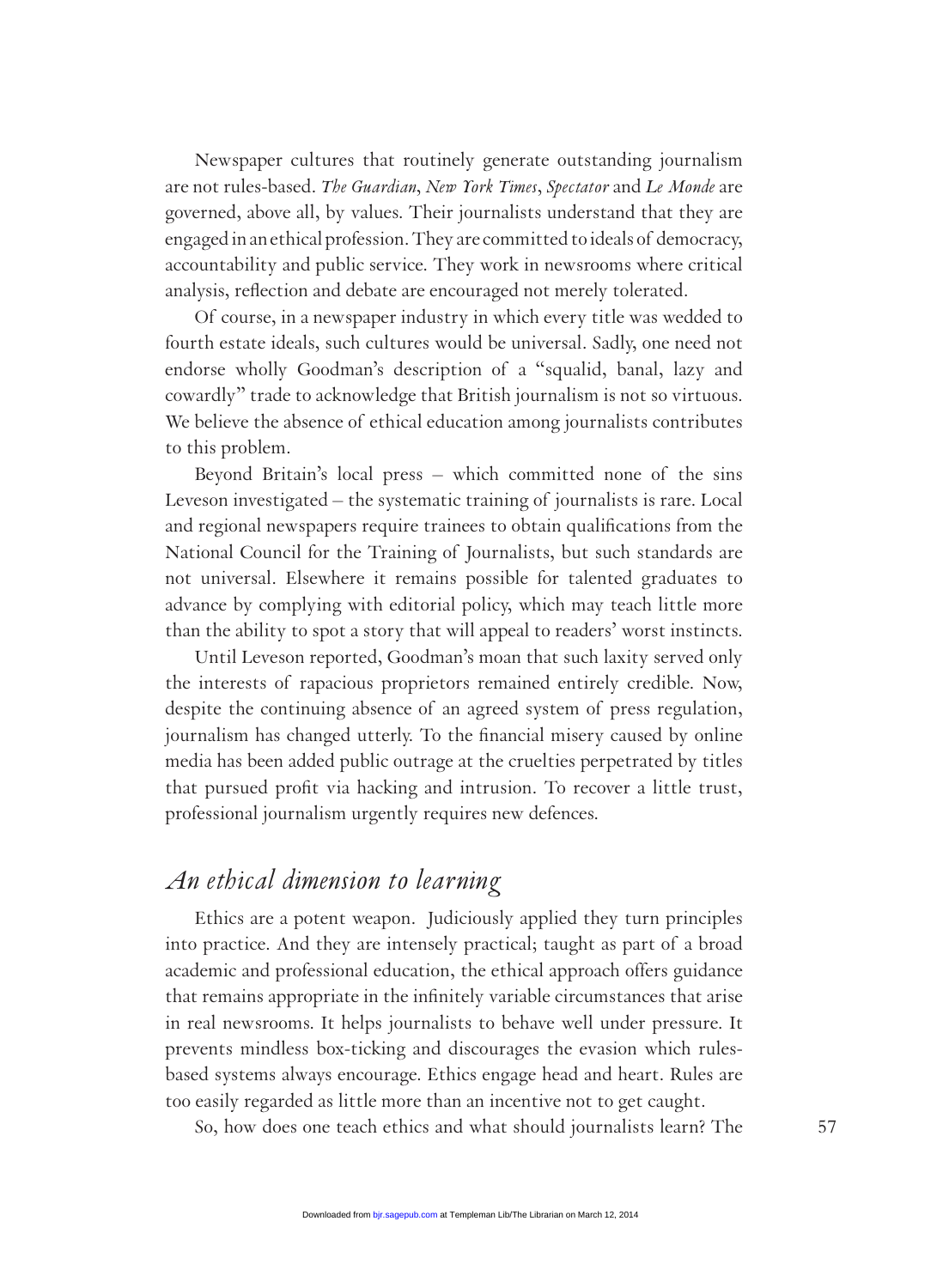NCTJ's response to the Leveson report produced valuable guidance. Since September 2013, trainee journalists on NCTJ-accredited courses have found ethical values embedded in their learning. Ethical questions and dilemmas are integrated in the teaching of reporting, writing and media law. To the mandatory core skills that honest editors throughout the industry demand, students must now add an ethical dimension.

What should this foundation consist of? Sincere respect for the basic foundations described in the newspaper industry's Code of Practice is essential but not sufficient. In the University of Kent's Centre for Journalism we believe the answer lies in a broader definition of what professional journalists should know in order to serve the public interest in the 21st century. We start with four core principles: accuracy, sincerity, hospitality and the responsibility to bear witness.

Accuracy and sincerity are straightforward liberal values. To do the "six or seven things news can do for democracy" Professor Michael Schudson identifies in his invaluable *Why Democracies Need an Unlovable Press*  (Polity Press, 2008), journalists must make sure that what they say is not false and they must say what they actually believe. Hospitality is Professor Stephen Ward's brainchild. He describes it in *Global Journalism Ethics* (McGill-Queen's University Press, 2010). It is best understood as a willingness to promote dialogue between cultures.

The responsibility to bear witness is Richard Sambrook's encapsulation of Allan Little's belief that eyewitness journalism is uniquely valuable because it has "the power to settle part of the argument, to close down propaganda, to challenge myth making". Any code embracing accuracy, sincerity and hospitality would be less valuable were this commitment to producing a reliable first draft omitted.

These values equip reporters with ideals with which to resist pressure to mislead or distort. Widely understood and appreciated they do more: they change hearts and minds. Journalists who have worked in newsrooms where ethical journalism is treasured have witnessed the reality. Professional practice is discussed. Colleagues care about what their readers, viewers or listeners might think not just of their story but of the methods used to acquire it. Collectively they stand up to editors who make unprincipled demands.

But basic ethics do not a principled journalist make. Such a skeleton foundation is but a starting point. To employ ethical tools effectively students must understand fully the purpos[es journa](http://bjr.sagepub.com/)lism exists to serve.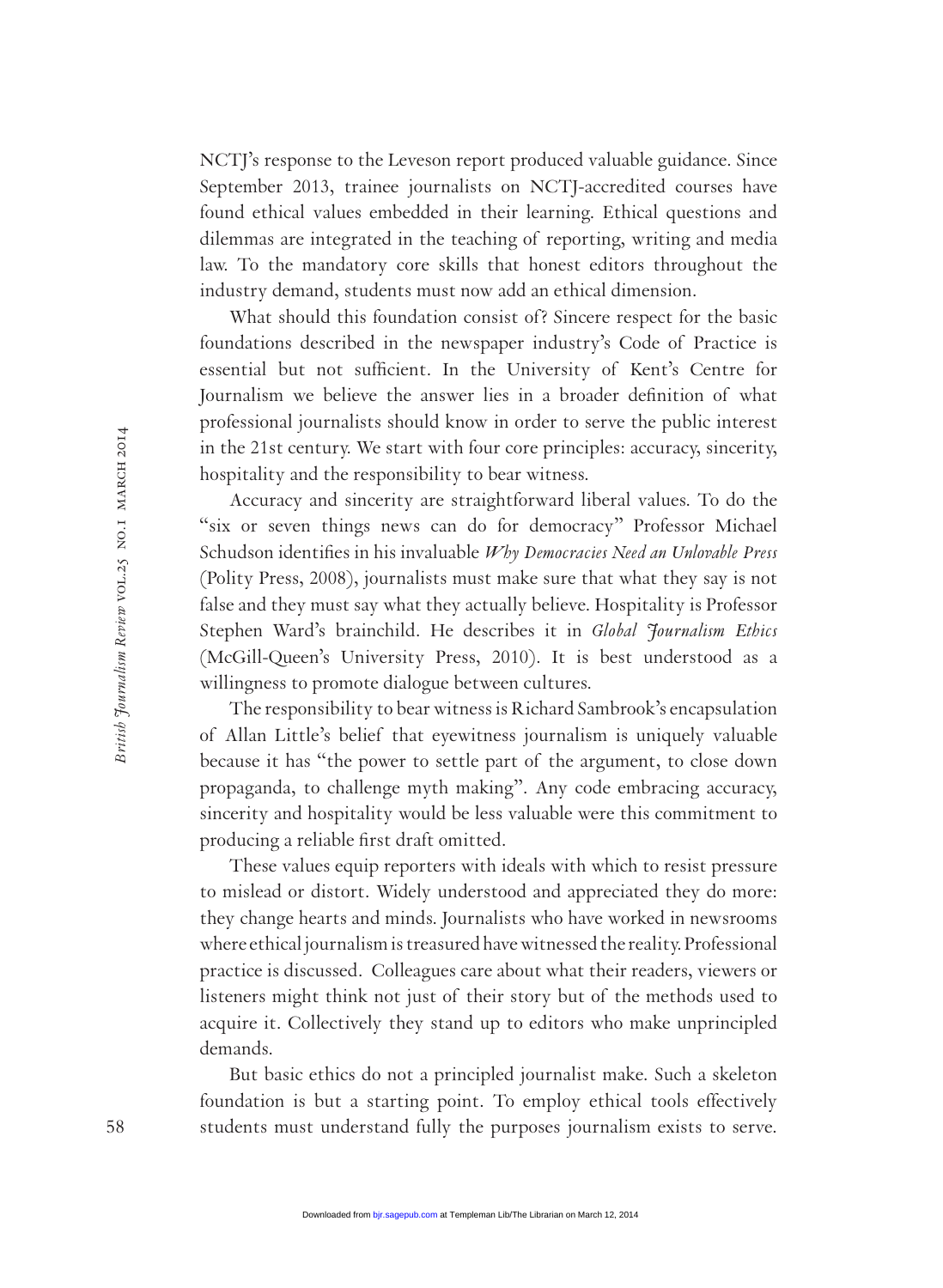And let us not ignore the value of enlightened self-interest. Journalism education must work for journalists, not just for the communities they inform, educate and entertain. This, fortunately, is the easy bit.

For as long as graduates have aspired to work in newsrooms students have questioned how best to secure a first job in journalism. Wellintentioned advice has tended to recommend a degree in history, politics or English literature followed by a graduate traineeship. Recently, universities offering degrees in journalism have made the case for learning core practical skills as an undergraduate in order to enter the marketplace with a competitive advantage.

#### *Good journalism serves to inform and civilise*

Modern demands mean these two strands must be combined. Ethical, professional journalists need to understand how representative democracy works, why it is precious and how good journalism serves to promote, inform and civilise it. To convey this wisdom we teach our students history, politics, law and literature. And we ensure that they study reports that plainly served the public interest.

Among our examples is Jay Allen's despatch for the *Chicago Daily Tribune* about the massacre by Franco's nationalist forces of Republican men, women and children at Badajoz in August 1936. It is an emotionally searing example in which accuracy and sincerity are propelled by courage and all three combine to hold power to account. Contemplation of George Steer's account of the bombing of Guernica for *The Times* – which in translation for *L'Humanité* inspired Picasso's modernist masterpiece – and Henry Buckley's meticulous accounts of the final Republican assault across the Ebro inform our study of journalism in the Spanish Civil War. It is a case study that reveals as much that is awful, dishonest and propagandist as it does about journalistic courage and integrity.

Next we introduce them to Peter Ritchie Calder's accounts for the *Daily Herald* of the Blitz in London's East End. Here there is no myth making, no united national family happily assembled beneath monarch and government to spout defiance at the Luftwaffe. Calder pinpoints the government's pitiful preparations to deal with the homelessness, hunger and misery brought about by bombing. "I have myself seen cases of psychological shock amongst the homeless as acute as surgical shock," he writes, addressing his words to a cabinet that preferred [not to lea](http://bjr.sagepub.com/)rn from a mass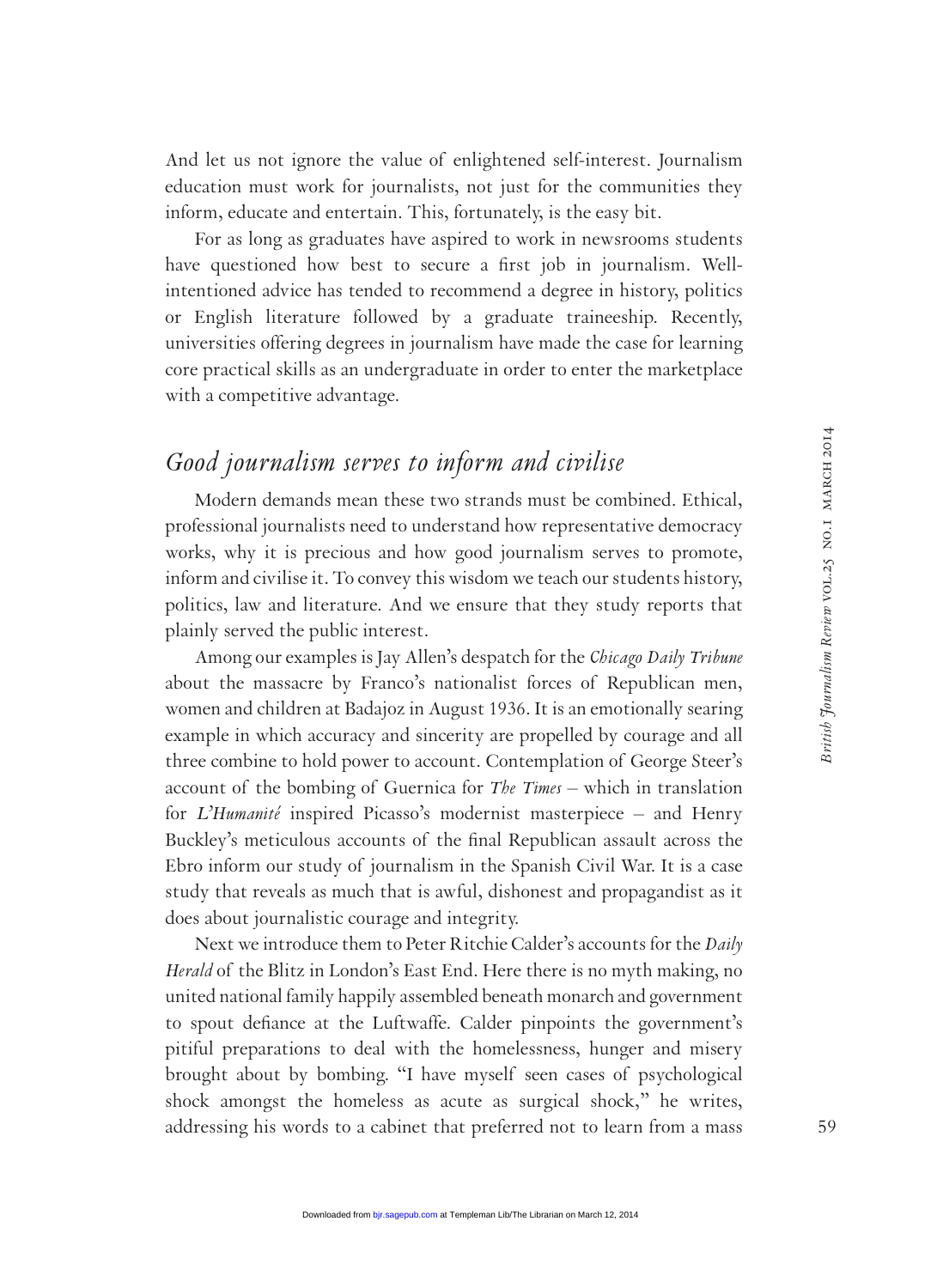circulation newspaper that "Maginot lines of official obstructions" stood between the poor and the help they needed and that "official blundering" turned parts of the East End into "the tomb of whole families".

Calder and equally brave journalists on local London titles faced accusations of "giving comfort to the enemy" from the politicians of 1940. Their only offence was to use every ounce of professional skill and ethical commitment to turn the propaganda myth of a people's war into something a little closer to the reality. They succeeded as countless good reporters have since. Students who aspire to work as reporters should study their work. They should also study, among others, Ian Bell, Martha Gelhorn, James Cameron, Marie Colvin, Barbara Demick, Anne Leslie and Allan Little. No such list can be remotely comprehensive, but awareness of what truly great reporters have achieved should, surely, be as essential to the ethical education of a budding journalist as understanding human anatomy is to a student of medicine.

#### *Rules-based solutions have failed*

Of course, ethics cannot guarantee virtue. Diversity and plurality of media ownership, and a newspaper regulator acceptable to the entire industry would be needed to promote ethical journalism education as a foundation for all reporting. Even then, Dr Pangloss would be disappointed because no system of journalism education in a democracy can make the press behave as Hacked Off might like it to. Democracy would be imperilled if it did. The difference between ethics and rules-based regulation is that the latter promises much and delivers little, whereas ethical education promises only to encourage thought and frequently spawns outstanding journalism.

Since the emergence of representative democracy in economically liberal nation states, journalists have promoted the notion that they work as servants of the public sphere, the realm in which citizens engage in critical debate about the practices of government and state. As actual standards have plunged towards trivialisation and vulgarity, even the most egregious offenders have continued to proclaim their determination to deploy the sword of truth and the shield of fairness. It is time to turn their empty rhetoric into real idealism. The teaching of ethics can help to make this possible.

If you doubt it, remind yourself that the [search for r](http://bjr.sagepub.com/)ules-based solutions